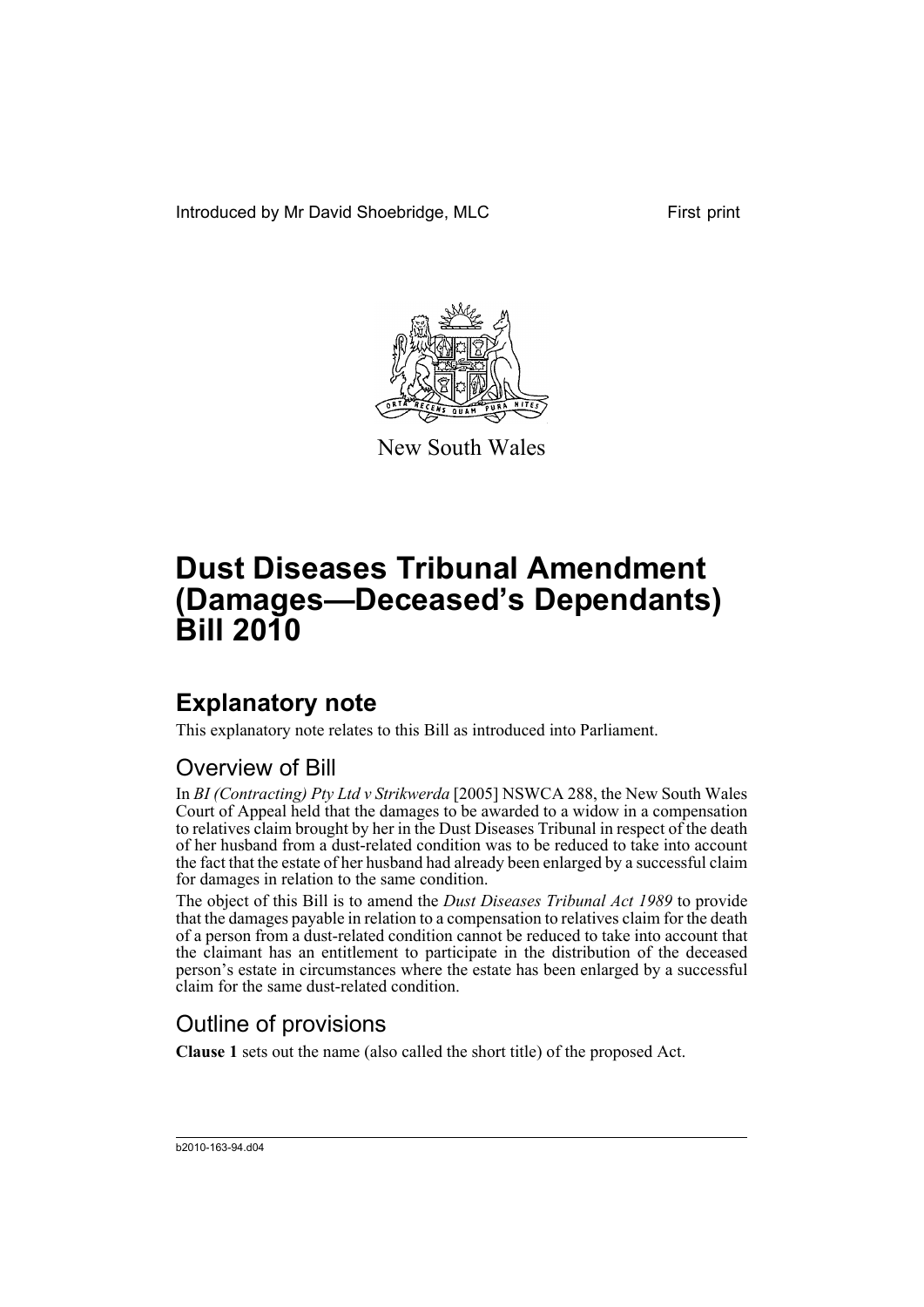Dust Diseases Tribunal Amendment (Damages—Deceased's Dependants) Bill 2010

Explanatory note

**Clause 2** provides for the commencement of the proposed Act on the date of assent to the proposed Act.

### **Schedule 1 Amendment of Dust Diseases Tribunal Act 1989 No 63**

**Schedule 1 [1]** makes the amendment to the *Dust Diseases Tribunal Act 1989* described in the Overview above.

**Schedule 1 [2]** inserts a savings and transitional provision in the Act.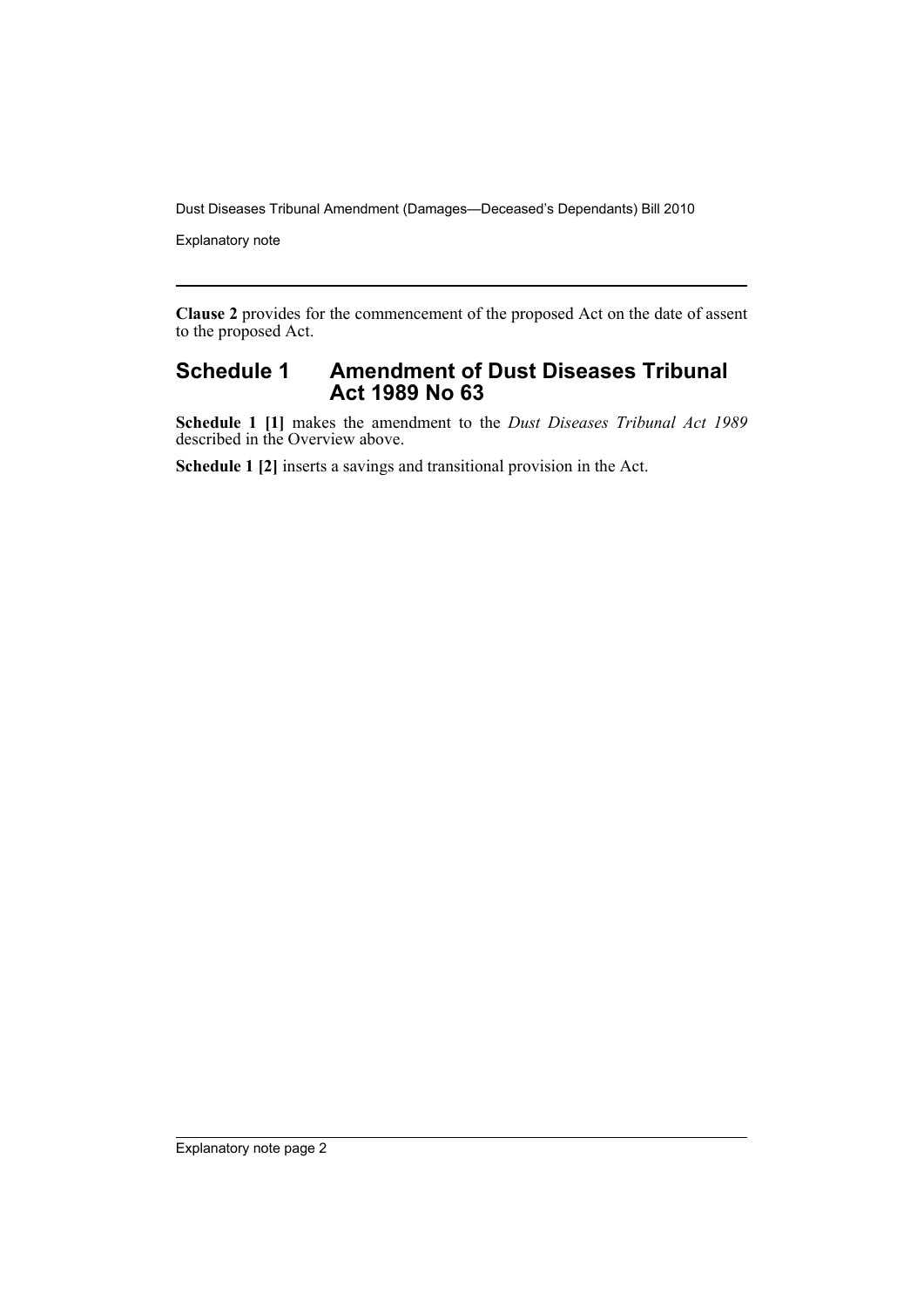Introduced by Mr David Shoebridge, MLC First print



New South Wales

# **Dust Diseases Tribunal Amendment (Damages—Deceased's Dependants) Bill 2010**

## **Contents**

|                                                               | Page |
|---------------------------------------------------------------|------|
| 1 Name of Act                                                 |      |
| 2 Commencement                                                |      |
| Schedule 1 Amendment of Dust Diseases Tribunal Act 1989 No 63 |      |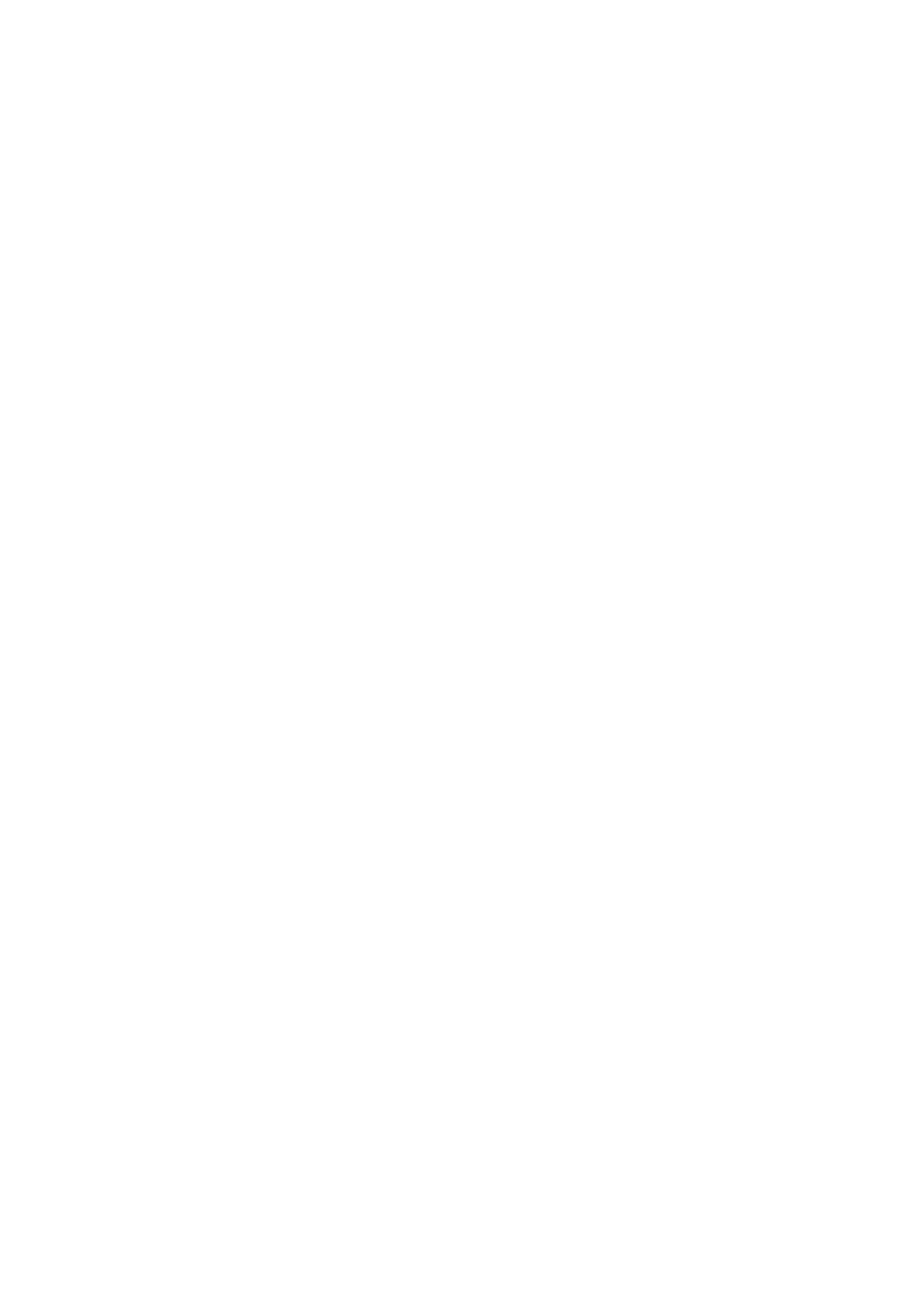

New South Wales

# **Dust Diseases Tribunal Amendment (Damages—Deceased's Dependants) Bill 2010**

No , 2010

### **A Bill for**

An Act to amend the *Dust Diseases Tribunal Act 1989* to provide that damages for a compensation to relatives claim in respect of the death of a person from a dust-related condition cannot be reduced to take into account the claimant's entitlement to participate in the distribution of the deceased person's estate.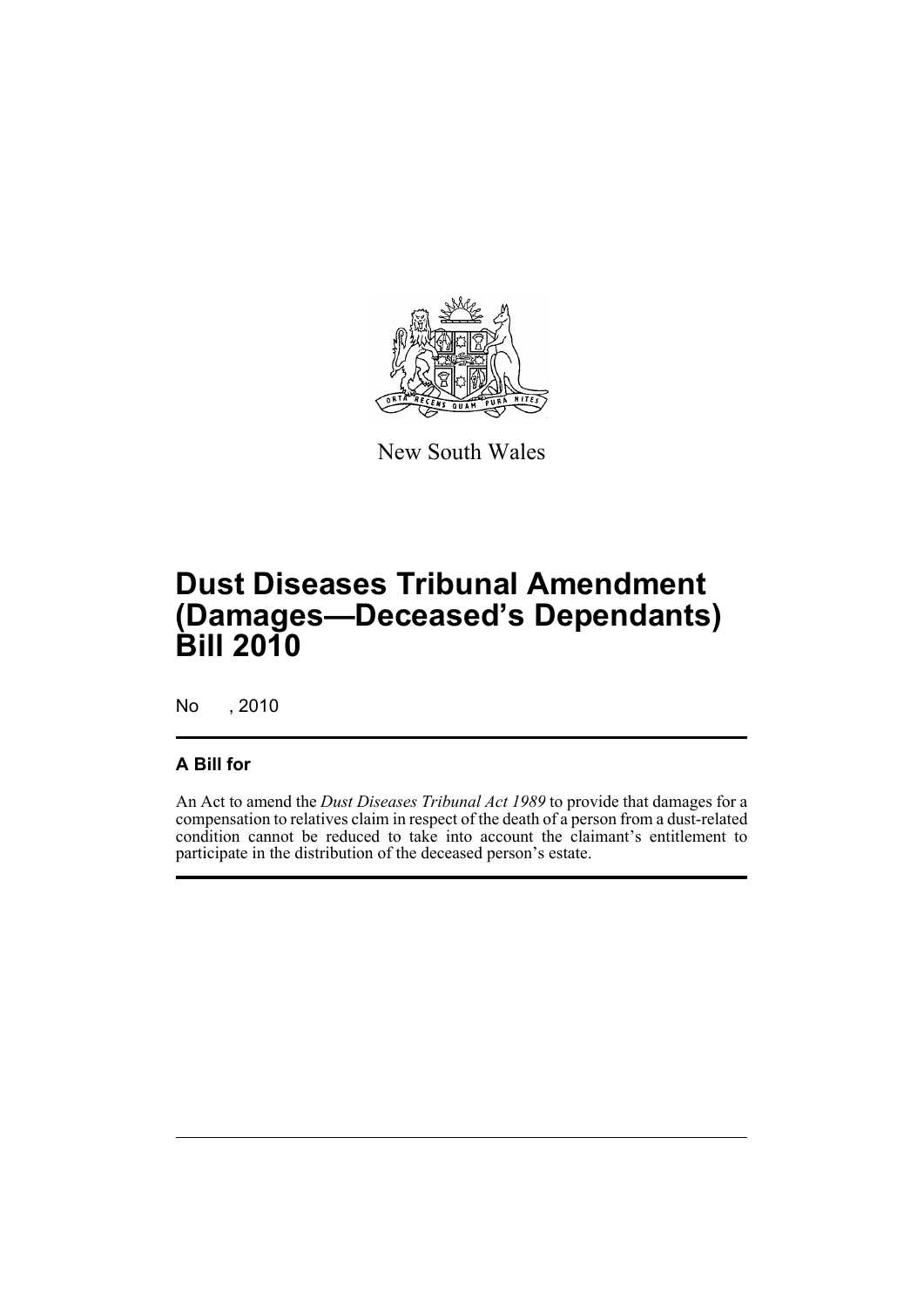<span id="page-5-1"></span><span id="page-5-0"></span>

| The Legislature of New South Wales enacts: |                                                                                                |                     |
|--------------------------------------------|------------------------------------------------------------------------------------------------|---------------------|
| 1                                          | Name of Act                                                                                    | $\overline{2}$      |
|                                            | This Act is the Dust Diseases Tribunal Amendment (Damages—<br>Deceased's Dependants) Act 2010. | 3<br>$\overline{4}$ |
|                                            | Commencement                                                                                   | 5                   |
|                                            | This Act commences on the date of assent to this Act.                                          | 6                   |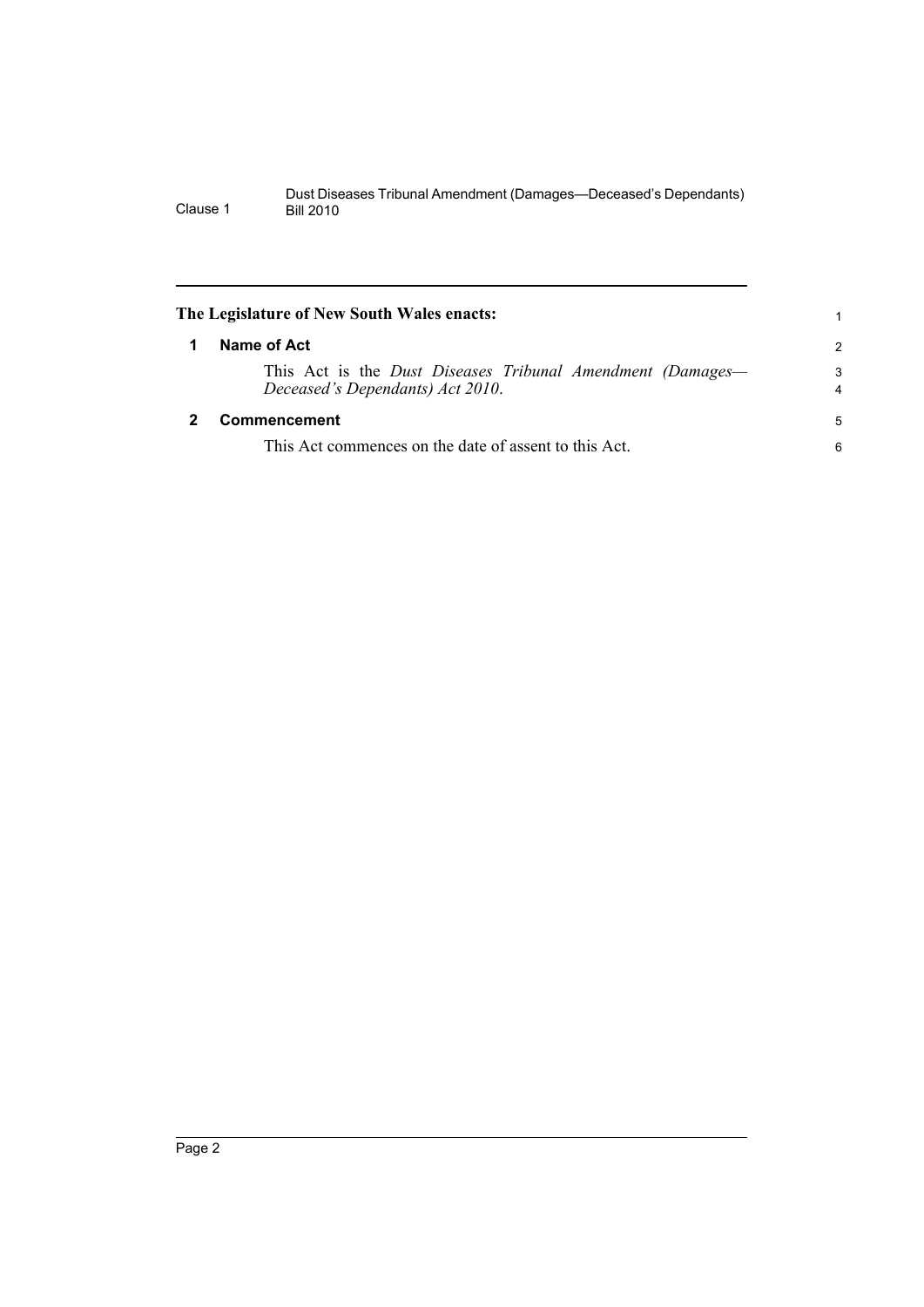Dust Diseases Tribunal Amendment (Damages—Deceased's Dependants) Bill 2010

Amendment of Dust Diseases Tribunal Act 1989 No 63 Schedule 1

1  $\mathfrak{p}$ 

### <span id="page-6-0"></span>**Schedule 1 Amendment of Dust Diseases Tribunal Act 1989 No 63**

#### **[1] Section 12E**

Insert after section 12D:

- **12E Damages in compensation to relatives claims not to be reduced to take into account entitlement to deceased's estate**
	- (1) This section applies to proceedings before the Tribunal (including proceedings on an appeal from the Tribunal) involving a compensation to relatives claim arising from the death of a person (*the deceased person*) from a dust-related condition in circumstances where:
		- (a) general damages have been paid or are payable for a claim for damages in relation to the condition brought by the deceased person or the deceased person's estate (*the deceased person's claim*), and
		- (b) the person making the compensation to relatives claim has an entitlement to participate in the distribution of the deceased person's estate.
	- (2) The amount of damages to be awarded for pecuniary loss in proceedings to which this section applies is not to be reduced so as to take into account the amount of general damages that has been paid or is payable in relation to the deceased person's claim.
	- (3) This section has effect despite anything to the contrary in the *Compensation to Relatives Act 1897* or any other law.
	- (4) In this section:

*compensation to relatives claim* means an action for damages brought under the *Compensation to Relatives Act 1897* or any other law in the claimant's capacity as a relative of a deceased person.